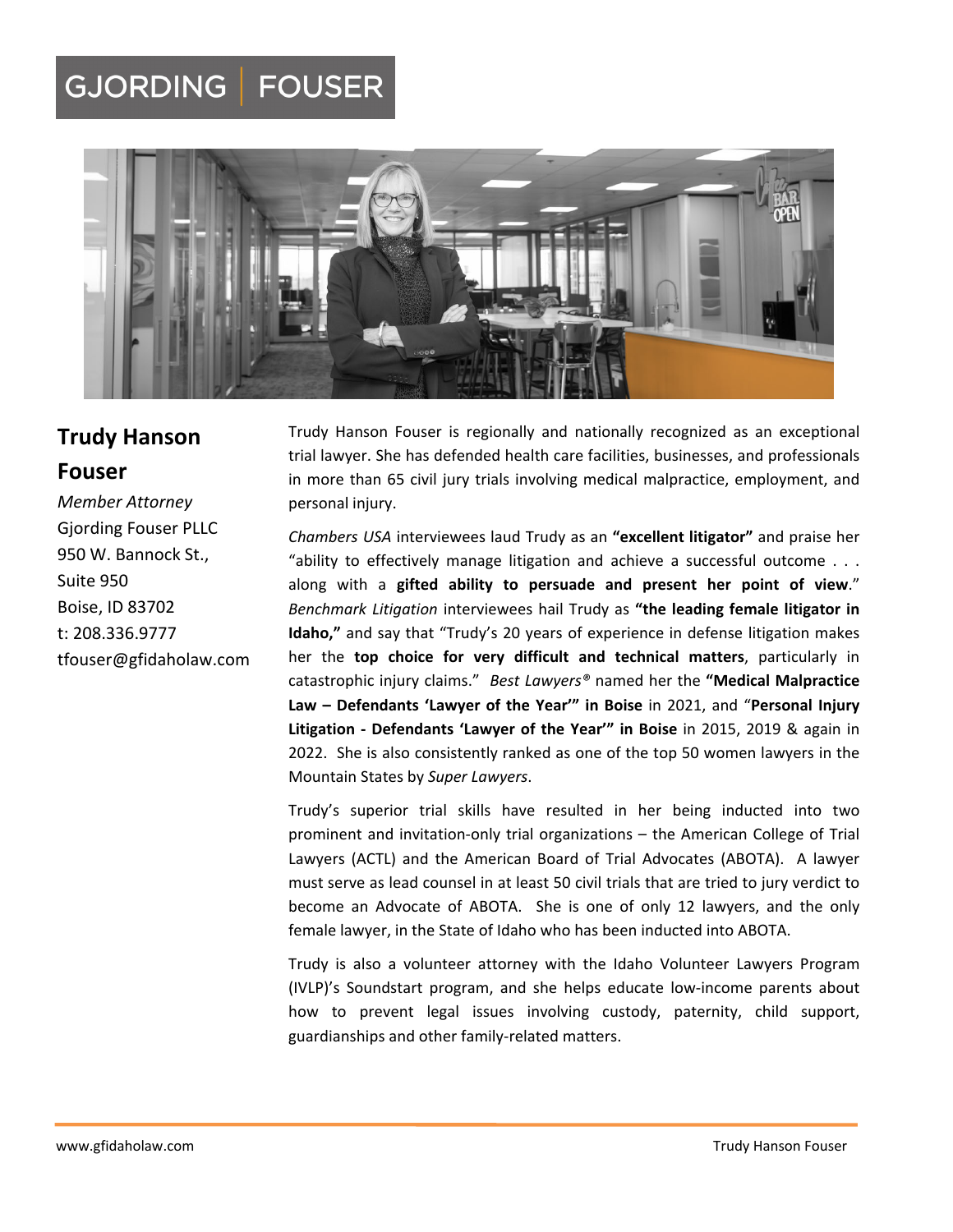### GJORDING | FOUSER

#### **EXPERIENCE**

Prior to founding Gjording Fouser, Trudy served as a law clerk to the Late Honorable Charles R. Donaldson, Chief Justice of the Idaho Supreme Court and then was a shareholder at Elam & Burke for 17 years.

#### **ACCOLADES**

- Selected as a **"Local Litigation Star"** and **"Labor & Employment Star"** in Idaho by *Benchmark Litigation*
- Ranked as one of the **leading litigators in Idaho** by *Chambers USA*
- Named **"Medical Malpractice Law – Defendants 'Lawyer of the Year'" in Boise** by *Best Lawyers®* (2021)
- Named "**Personal Injury Litigation ‐ Defendants 'Lawyer of the Year'" in Boise** by *Best Lawyers®* (2015, 2019, 2022)
- Honored as one of the **Idaho Women of the Year**, *Idaho Business Review* (2009)
- Martindale‐Hubbell "AV" rating
- Recipient, **Idaho State Bar Professionalism Award** (2009) *This award is given to a few select Idaho lawyers* each year and is one of the highest honors Idaho lawyers can receive during their careers. The award is an *expression of respect, commendation and appreciation from the recipient's peers.*
- **Kate Feltham Award**, Idaho Women Lawyers (2014) ‐ *This award is given to an individual who has made extraordinary efforts to promote equal rights and opportunities for women within the legal community in Idaho.*
- **Exemplary Service Award**, Idaho Chapter of the Federal Bar Association (2009)
- One of the **top 100 lawyers in the Mountain States** (Idaho, Montana, Wyoming, Utah and Nevada), *Super Lawyers* (2016‐2017, 2019‐2021)
- One of the **top 50 women lawyers in the Mountain States** (Idaho, Montana, Wyoming, Utah and Nevada), *Super Lawyers* (2008‐2012, 2014‐2021)

#### **PROFESSIONAL INVOLVEMENT**

- **American College of Trial Lawyers (ACTL)**, Fellow (2004 ‐ Present)
	- Fellowship to the ACTL is by invitation only and the membership can never be more than 1% of the total *lawyer population of Idaho.*
- Idaho State Committee, American College of Trial Lawyers, Chair (2015‐2016)
- **American Board of Trial Advocates (ABOTA)**, Advocate (2012 ‐ Present)
	- Membership is by invitation only and a lawyer must serve as lead counsel in at least 50 civil trials that *are tried to jury verdict to become an Advocate of ABOTA.*
- **Federal Bar Association (FBA), Member**
- **IDARIA:** Idaho State Bar, President (February July 2016)
- Idaho State Bar, **4th District Bar Commissioner** (2013 July 2016)
- Idaho State Bar, Health; Litigation; Professionalism & Ethics sections, Member
- United States District & Bankruptcy Court, District of Idaho, **9th Circuit Lawyer Representative** (2011 2013)
- Idaho Chapter of the Federal Bar Association, **President** (2006‐2008)